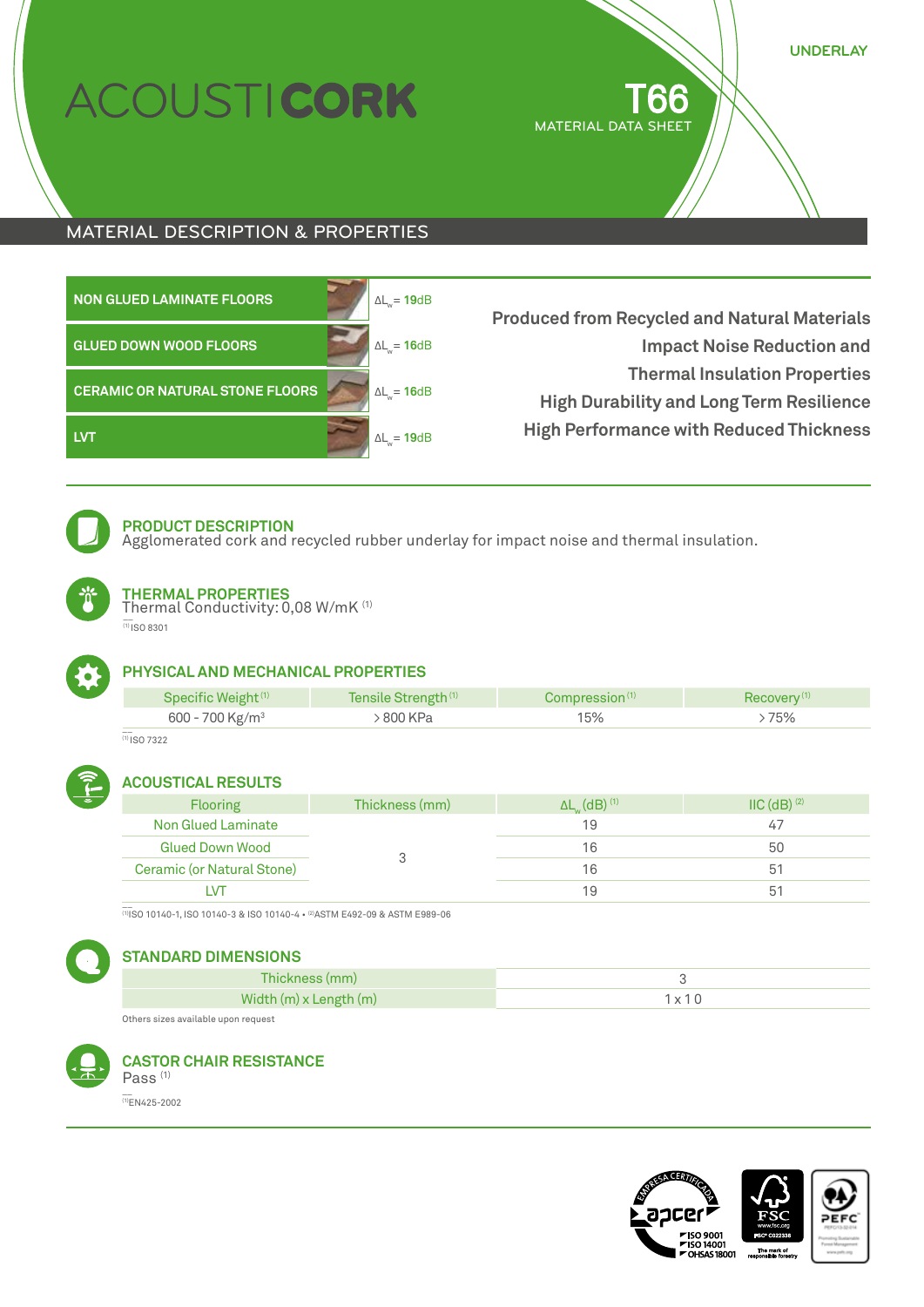#### **ACOUSTICAL RESULTS** Test procedure according to standards ISO 10140-1:2010; ISO 10140-3:2010; ISO 10140-4:2010 and ISO 717-2:2013





 $L_0(dB)$   $L_1(dB) - 3mm$  GDW\*

 $L_{n}$  (dB) - 3mm LVT

 $L_{n,r}$  (dB) - 3mm Ceramic

\_\_ \*Glued Down Wood

### TEST APPARATUS (ΔL<sub>w</sub> & IIC)



Frequency [Hz]

 $L_{n,r}$  - Normalized impact sound pressure level of the reference floor with the floor covering under test;  ${\sf L}_{_{\sf n,r0}}$  - Normalized impact sound pressure level of the Lab reference floor;<br>ΔL $_{\sf w}$  - Impact sound pressure level reduction index of the covering under test, on a normalized floor;

01. Floor covering composed by glued down wood, non glued laminate floor or ceramic or natural stone tiles 02. Agglomerated cork and recycled rubber resilient layer - T66

Reinforced concrete slab of thickness 140mm

03.

| <b>Ref. Test Report</b> | <b>Thickness</b> | <b>Flooring</b>            | $L_{n,\text{rw}}(C_{l,r})$ | $\Delta L_{w}$ (C <sub>LA</sub> ) |
|-------------------------|------------------|----------------------------|----------------------------|-----------------------------------|
| ACU 337/11              |                  | Non Glued Laminate         | $59(2)$ dB                 | $19(-13)$ dB                      |
| ACL 127/15              |                  | Glued Down Wood            | $62(0)$ dB                 | $16(-11)$ dB                      |
| ACL 203/14              | 3 mm             | Ceramic (or Natural Stone) | $62$ (-1) dB               | $16(-10)$ dB                      |
| ACL 199/14              |                  | I VT                       | 59 (0) dB                  | $19(-11)$ dB                      |



### **ACOUSTICAL RESULTS**

Test procedure according to standards ISO 10140-1:2010; ISO 10140-3:2010; ISO 10140-4:2010. Normalized impact sound pressure level and IIC raiting determinated according to standards ASTM E492-09 and ASTM E989-06.



 $L_{n}$ <sub>c</sub>(dB)  $L_{n}$  (dB) - 3mm GDW\*

 $L_{n,r}$  (dB) - 3mm LVT

\_\_ \*Glued Down Wood  $L_{n,r}$ (dB) - 3mm Laminate  $L_{n,r}$  (dB) - 3mm Ceramic

 $L_{ref}$  - Normalized impact sound pressure level of the reference floor with the floor covering under test;<br> $L_{ref_o}$  - Normalized impact sound pressure level of the Lab reference floor;

| Thickness | <b>Flooring</b>            | IIС   |
|-----------|----------------------------|-------|
| 3 mm      | Non Glued Laminate         | 47 dB |
|           | Glued Down Wood            | 50 dB |
|           | Ceramic (or Natural Stone) | 51 dB |
|           | I VT                       | 51 dB |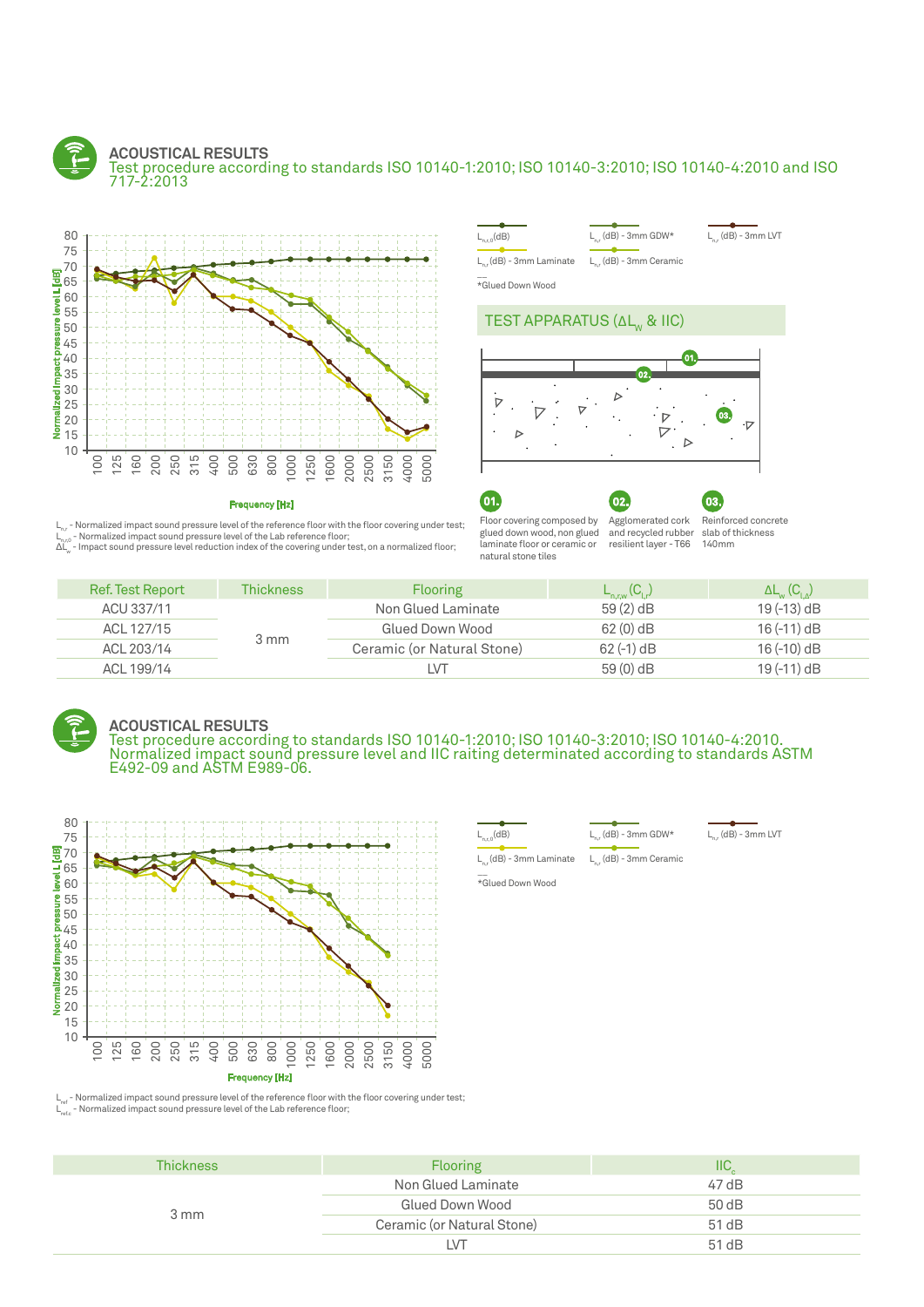

# **PHYSICAL AND MECHANICAL PROPERTIES**





# DYNAMIC STIFFNESS

# Test procedure according to standards ISO 9052-1, ISO 7626- 5

| Thickness (mm) | Dynamic Stiffness (MN/m <sup>3</sup> ) |
|----------------|----------------------------------------|
|                | 98                                     |
|                |                                        |

# **INSTALLATION**

# 02. 02. 06.  $\bullet$ 01. 01.  $\bullet$ 03. 03. GLUED FLOORS NON GLUED FLOORS 05. 05.









Floor covering composed by glued down wood, ceramic or nature stone

05. Perimeter insulation barrier